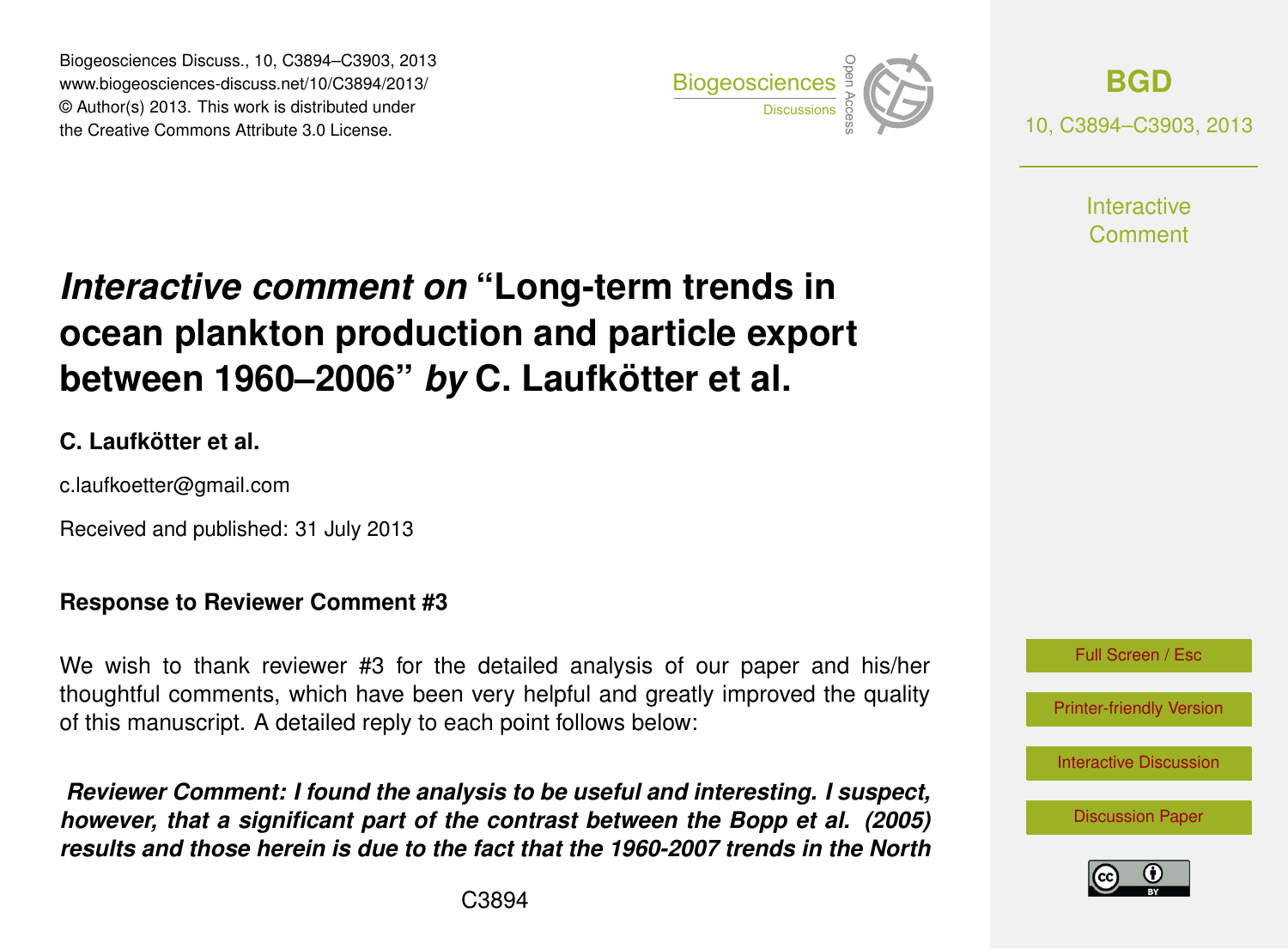*Atlantic and Southern Ocean are due to low frequency climate variability and not change. In the North Atlantic, century-scale climate change predictions show robust increases in stratification and declines in primary production as the effects of continued increases in greenhouse gases take hold (e.g., Capotondi et al., 2012; Steinacher et al., 2010). This contrasts sharply with the reduced stratification in these regions over the contemporary period. This doesn't nullify the statement concerning export efficiencies being sensitive to biology (see also, for example, Tauscher and Oschlies, 2011), but the results herein do not imply similar divergence in mechanisms under climate change. This needs to be discussed in the "implications for future change" and "caveats" sections.*

Author Response: We agree that our trends in the North Atlantic might be the result of climate variability (e.g. increase in NAO) and might not continue in the future. We have discussed this issue in the "Implicatios for future change" and also in the "caveats" section.

The "Implications for future change" section includes now the following paragraph: "In the North Atlantic, future climate change predictions show robust increases in stratification and declines in primary production driven by increases in greenhouse gases [\(Capotondi et al.,](#page-8-0) [2012;](#page-8-0) [Steinacher et al.,](#page-9-0) [2009\)](#page-9-0). This contrasts with the reduced stratification and higher NPP we simulated in these regions over the past 5 decades, driven by stronger wind stress caused by by an overall positive trend in the North Atlantic Oscillation [\(Hurrell et al.,](#page-9-0) [2001\)](#page-9-0). In most climate simulations, the NAO does not continue to become even more positive, therefore permitting the stratification impact to emerge from the potential masking effect of the NAO trend over the last five decades.

For the next century, increases in NPP and EP are predicted for the polar Southern Ocean, but there is little agreement among models for the region between 40-60◦S [\(Bopp et al.,](#page-8-0) [2013\)](#page-8-0). Over the past five decades, westerly winds increased in the South-

#### **[BGD](http://www.biogeosciences-discuss.net)**

10, C3894–C3903, 2013

Interactive Comment

Full Screen / Esc

[Printer-friendly Version](http://www.biogeosciences-discuss.net/10/C3894/2013/bgd-10-C3894-2013-print.pdf)

[Interactive Discussion](http://www.biogeosciences-discuss.net/10/5923/2013/bgd-10-5923-2013-discussion.html)

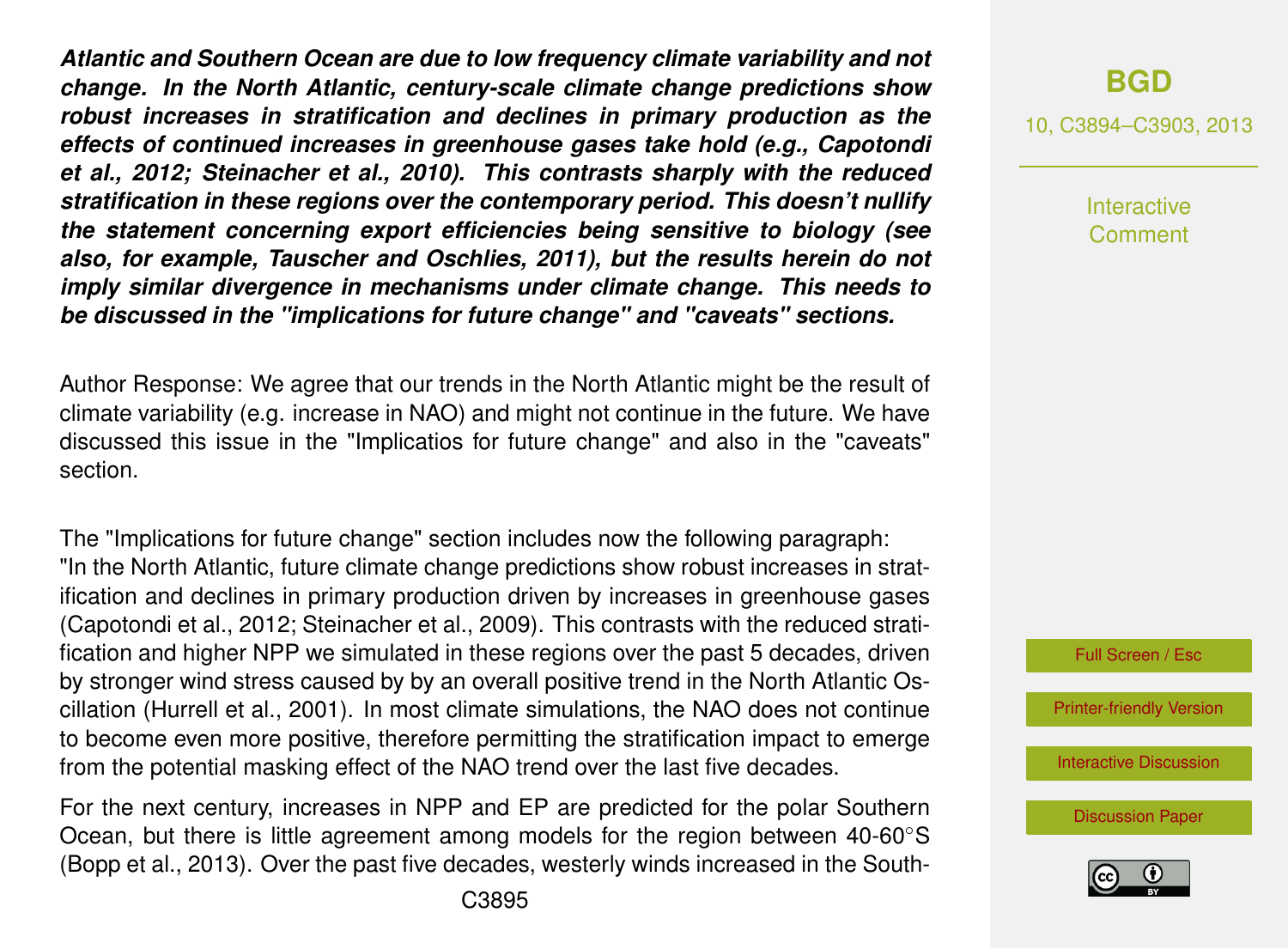ern Ocean, most likely driven by ozone depletion above Antarctica and increases in greenhouse gases (e.g., [Marshall](#page-9-0) [\(2003\)](#page-9-0)). However, the NCEP reanalysis (which is the basis of the CORE-CIAF v2 forcing used in our simulation) is known to overestimate winds in the Southern Ocean [\(Marshall,](#page-9-0) [2003\)](#page-9-0). Therefore wind-driven changes in our simulation might be overestimated in the Southern Ocean. In addition, the strong variability in the Southern Ocean makes it difficult to detect a climate change signal [\(Boyd et al.,](#page-8-0) [2008\)](#page-8-0). We conclude that caution is required when interpreting our trends in the Southern Ocean and possible consequences for future climate."

The caveats includes now the following paragraph:

"In this work we determine and discuss significant trends in ocean NPP and EP in the last 47 years, but without making an attempt to attribute the trends to anthropogenic climate change. Any trend detection is very sensitive to the level of variability, which is substantial, and potentially underestimated in our model relative to observations. Thus, our model maybe detecting significant trends too early (see also [Henson et al.](#page-8-0) [\(2011\)](#page-8-0)). Particularly in regions with weak trends but high variability (e.g. Southern Ocean) our trend estimates may be biased."

*Reviewer Comment: More generally, the potential role of climate variability in generating the trends analyzed needs to be discussed more prominently. It seemed implicit that any trend between 1950-2007was "climate change", yet this is not the case - particularly at regional scales (e.g., see Deser et al., 2012). This should be clearly stated in both the introduction and in the caveats.*

Author Response: We have included a discussion of the possible effects of climate variability on our trends in the introduction, the "implications for future change" and the "caveats" sections. The respective paragraph in the introduction states: "Our aim is to determine and analyze the trends over the 1960 through 2006 period, but we do not 10, C3894–C3903, 2013

Interactive Comment



[Printer-friendly Version](http://www.biogeosciences-discuss.net/10/C3894/2013/bgd-10-C3894-2013-print.pdf)

[Interactive Discussion](http://www.biogeosciences-discuss.net/10/5923/2013/bgd-10-5923-2013-discussion.html)

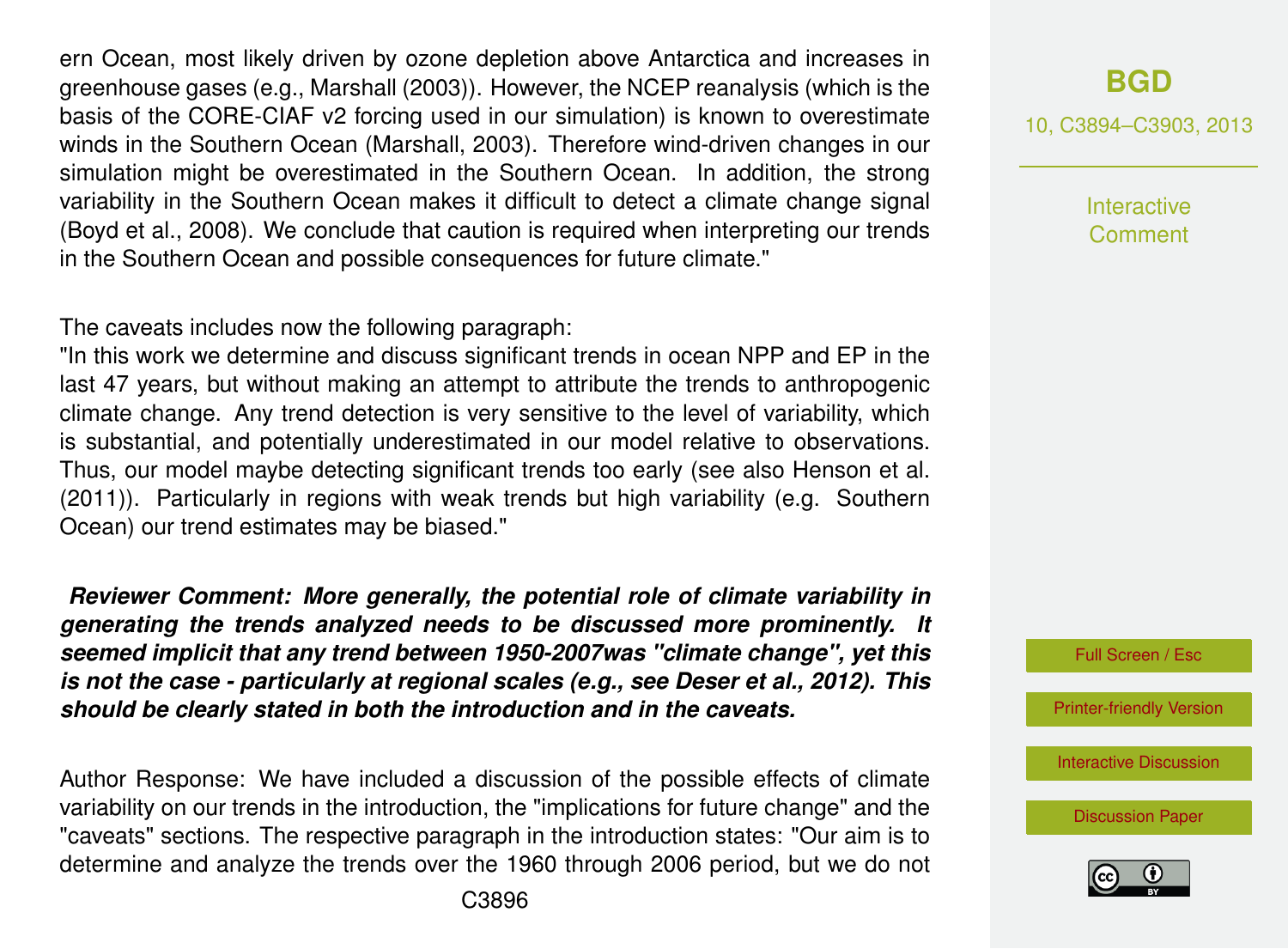make any attempt to attribute these changes to anthropogenic forcing. The described trend over these nearly five decades could be due to anthropogenic climate change, but they equally could be part of a natural multi-decadal oscillation of the climate system. Regardless of whether the trends are due to natural or anthropogenic processes, they are indicative of how marine plankton responds to perturbations and hence help us to ultimately better understand and predict the future."

The respective paragraph in the "Implications for future change" section now states: "In the North Atlantic, future climate change predictions show robust increases in stratification and declines in primary production driven by increases in greenhouse gases [\(Capotondi et al.,](#page-8-0) [2012;](#page-8-0) [Steinacher et al.,](#page-9-0) [2009\)](#page-9-0). This contrasts with the reduced stratification and higher NPP we simulated in these regions over the past 5 decades, driven by stronger wind stress caused by by an overall positive trend in the North Atlantic Oscillation [\(Hurrell et al.,](#page-9-0) [2001\)](#page-9-0). In most climate simulations, the NAO does not continue to become even more positive, therefore permitting the stratification impact to emerge from the potential masking effect of the NAO trend over the last five decades.

For the next century, increases in NPP and EP are predicted for the polar Southern Ocean, but there is little agreement among models for the region between 40-60◦S [\(Bopp et al.,](#page-8-0) [2013\)](#page-8-0). Over the past five decades, westerly winds increased in the Southern Ocean, most likely driven by ozone depletion above Antarctica and increases in greenhouse gases (e.g., [Marshall](#page-9-0) [\(2003\)](#page-9-0)). However, the NCEP reanalysis (which is the basis of the CORE-CIAF v2 forcing used in our simulation) is known to overestimate winds in the Southern Ocean [\(Marshall,](#page-9-0) [2003\)](#page-9-0). Therefore wind-driven changes in our simulation might be overestimated in the Southern Ocean. In addition, the strong variability in the Southern Ocean makes it difficult to detect a climate change signal [\(Boyd et al.,](#page-8-0) [2008\)](#page-8-0). We conclude that caution is required when interpreting our trends in the Southern Ocean and possible consequences for future climate."

The caveats includes now the following paragraph:

10, C3894–C3903, 2013

Interactive Comment

Full Screen / Esc

[Printer-friendly Version](http://www.biogeosciences-discuss.net/10/C3894/2013/bgd-10-C3894-2013-print.pdf)

[Interactive Discussion](http://www.biogeosciences-discuss.net/10/5923/2013/bgd-10-5923-2013-discussion.html)



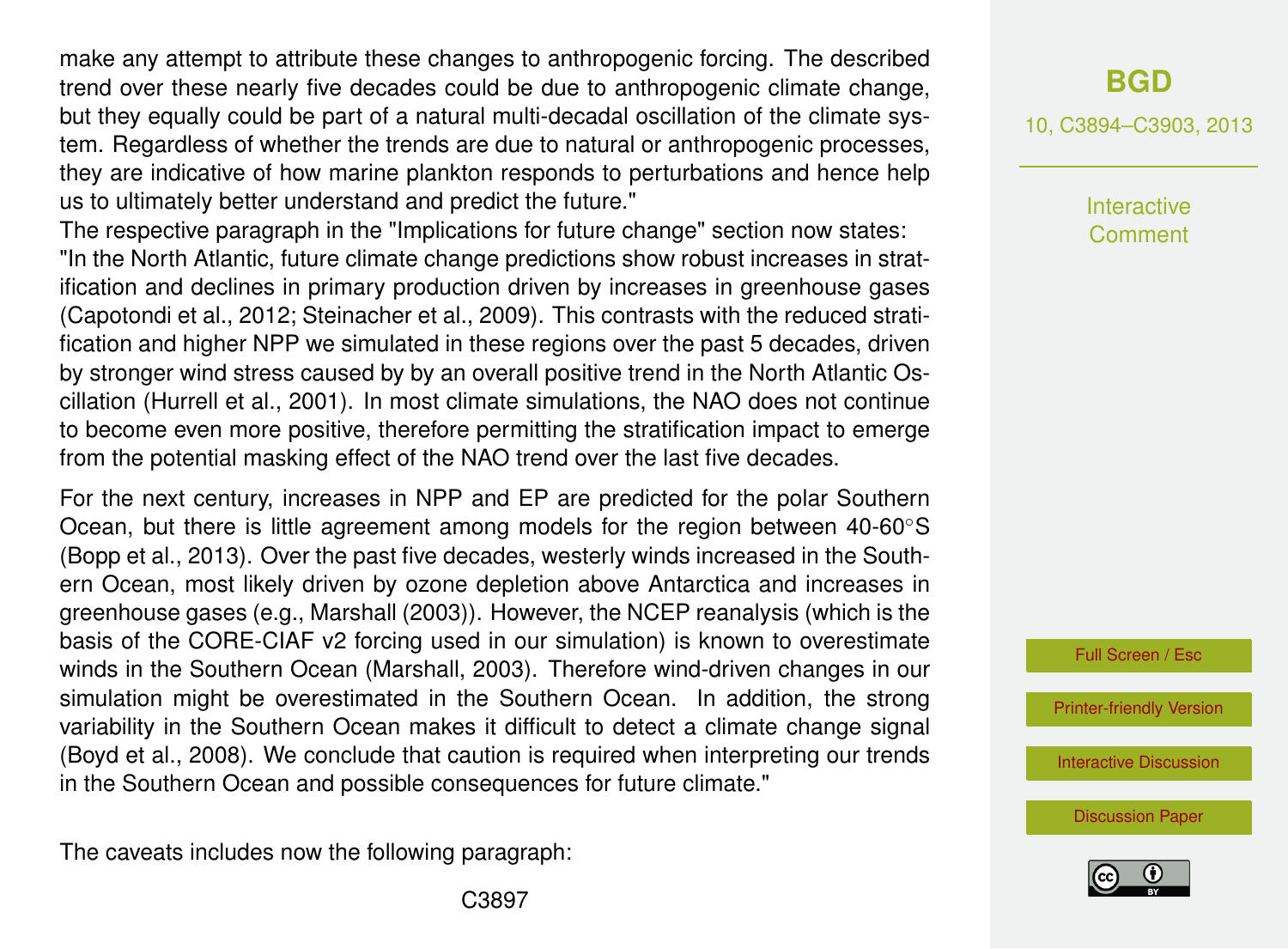"In this work we determine and discuss significant trends in ocean NPP and EP in the last 47 years, but without making an attempt to attribute the trends to anthropogenic climate change. Any trend detection is very sensitive to the level of variability, which is substantial, and potentially underestimated in our model relative to observations. Thus, our model maybe detecting significant trends too early (see also [Henson et al.](#page-8-0) [\(2011\)](#page-8-0)). Particularly in regions with weak trends but high variability (e.g. Southern Ocean) our trend estimates may be biased."

*Reviewer Comment: There was an extended discussion of the roles of top-down versus bottom-up perturbations in generating trends over the 50 year hindcast, leading to the conclusion that the trends primarily reflect a bottom-up influence. While this discussion was carefully caveated by pointing out that the run considers only one minor element of the potential top-down forcing, one has to wonder whether the experimental design warrants an extended discussion of this issue. The external forcing in the experiment is essentially bottom-up, assessing the relative roles of top-down versus bottom-up would seemed to require a more comprehensive treatment of top-down forcing (changes in fishing/fish populations?). I have no issues with including some carefully caveated discussion of this issue, but I'm not sure it should be a central thread of the paper given the experimental design. Of course, as the authors point out, the ultimate response of phytoplankton to a bottom-up perturbations depends dynamics adjustments of all relevant growth and loss processes.*

Author Response: We fully agree that our findings on bottom-up vs top-down control have to be carefully caveated and are therefore not a central result of our work. We have shortened the respective part of the discussion and also the conclusions to change the focus towards our main results. The conclusion states now:

#### **[BGD](http://www.biogeosciences-discuss.net)**

10, C3894–C3903, 2013

Interactive Comment



[Printer-friendly Version](http://www.biogeosciences-discuss.net/10/C3894/2013/bgd-10-C3894-2013-print.pdf)

[Interactive Discussion](http://www.biogeosciences-discuss.net/10/5923/2013/bgd-10-5923-2013-discussion.html)

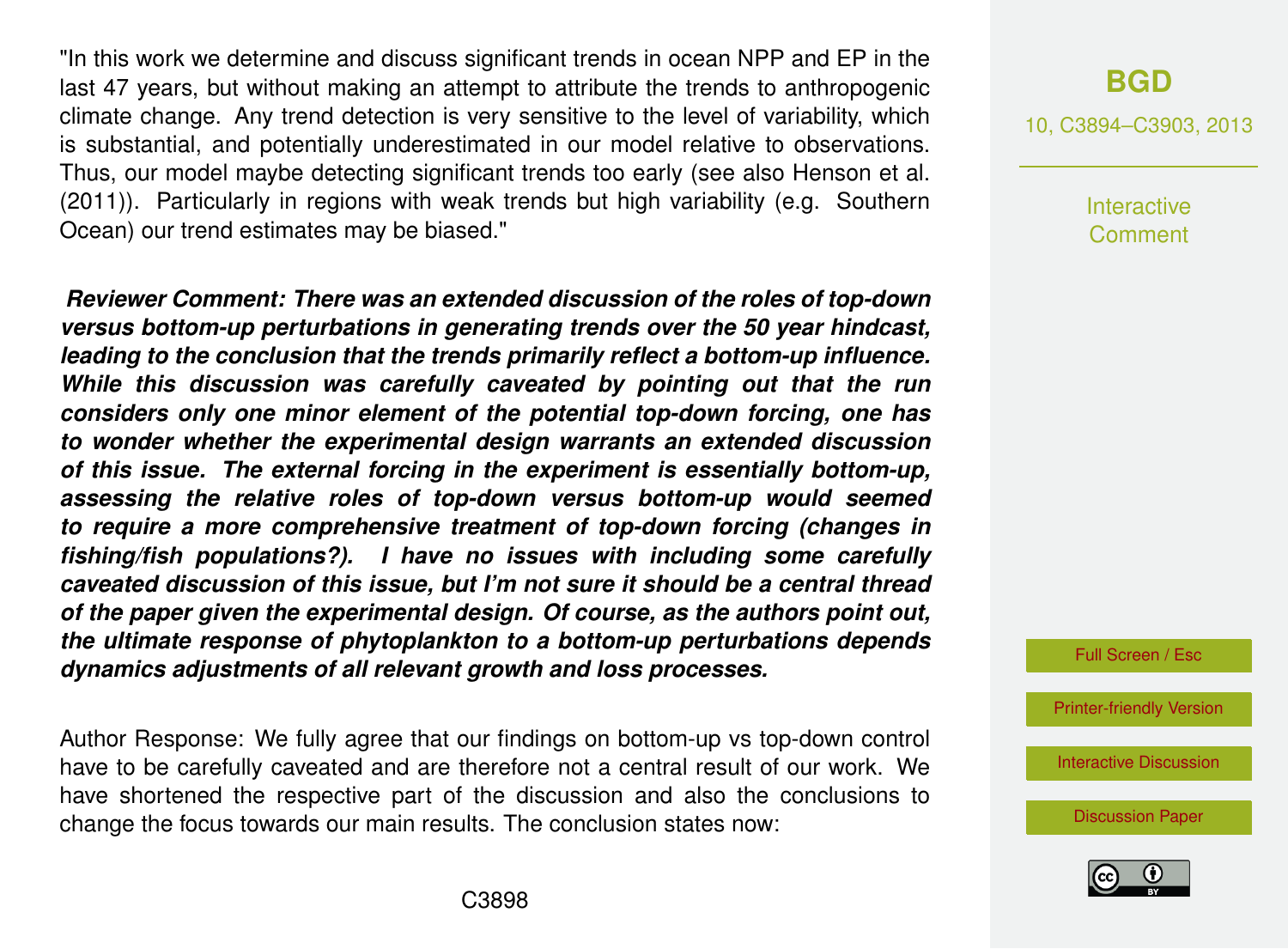We present the first analysis of changes in PFTs, NPP and EP in a model hindcast from 1960 onwards driven with prescribed atmospheric forcing, i.e., winds, and fluxes of heat and freshwater. Our results suggest a significant global decline in ocean chlorophyll over the last five decades of 3%. Our downward trend supports the conclusions drawn by [Boyce et al.](#page-8-0) [\(2010\)](#page-8-0), but our simulation suggest a tenfold smaller trend. We could not resolve this large discrepancy, but tend to question the robustness of the observational trends. Our simulated changes in chlorophyll go along with global decreases in NPP and export of 6.5% and 8%. Our changes over the past 5 decades are more pronounced than those on the basis of simulations with fully-coupled atmosphere-ocean models, forced with reconstructed  $CO<sub>2</sub>$  emissions. A possible reason could be that fully-coupled models produce their own internal variability which does not correspond to the observed variability.

We identified increased stratification in the low latitudes and increased wind stress and increased mixing in the North Atlantic and Southern Ocean as the main drivers for changes in PFTs and NPP. The trends in our simulation are mostly driven by bottom-up controls, with decreased nutrient concentrations being the main driver in the low latitudes and decreased light availability the main one in the higher latitudes. However, the representation of top-down control is restricted to temperature effects on grazing of one generic zooplankton type in our model. Adding a representation of higher trophic levels and their sensitivity to physical changes might emphasize the role of top-down control.

Finally, our analysis reveals that a parameterization of PFTs including diatoms, coccolithophores and small phytoplankton of variable size impacts the dynamics of particle production in a non-linear way. This is in contrast to previous studies which show a linear relationship between diatom fraction and export efficiency [\(Bopp et al.,](#page-8-0) [2005\)](#page-8-0). The link between PFT distribution and export efficiency is currently not well understood. Further model studies should focus on determining the full range of possible responses of export efficiency to changes in PFT composition. Furthermore, an improvement of the representation of PFT distribution and their contribution to the

#### **[BGD](http://www.biogeosciences-discuss.net)**

10, C3894–C3903, 2013

Interactive Comment



[Printer-friendly Version](http://www.biogeosciences-discuss.net/10/C3894/2013/bgd-10-C3894-2013-print.pdf)

[Interactive Discussion](http://www.biogeosciences-discuss.net/10/5923/2013/bgd-10-5923-2013-discussion.html)

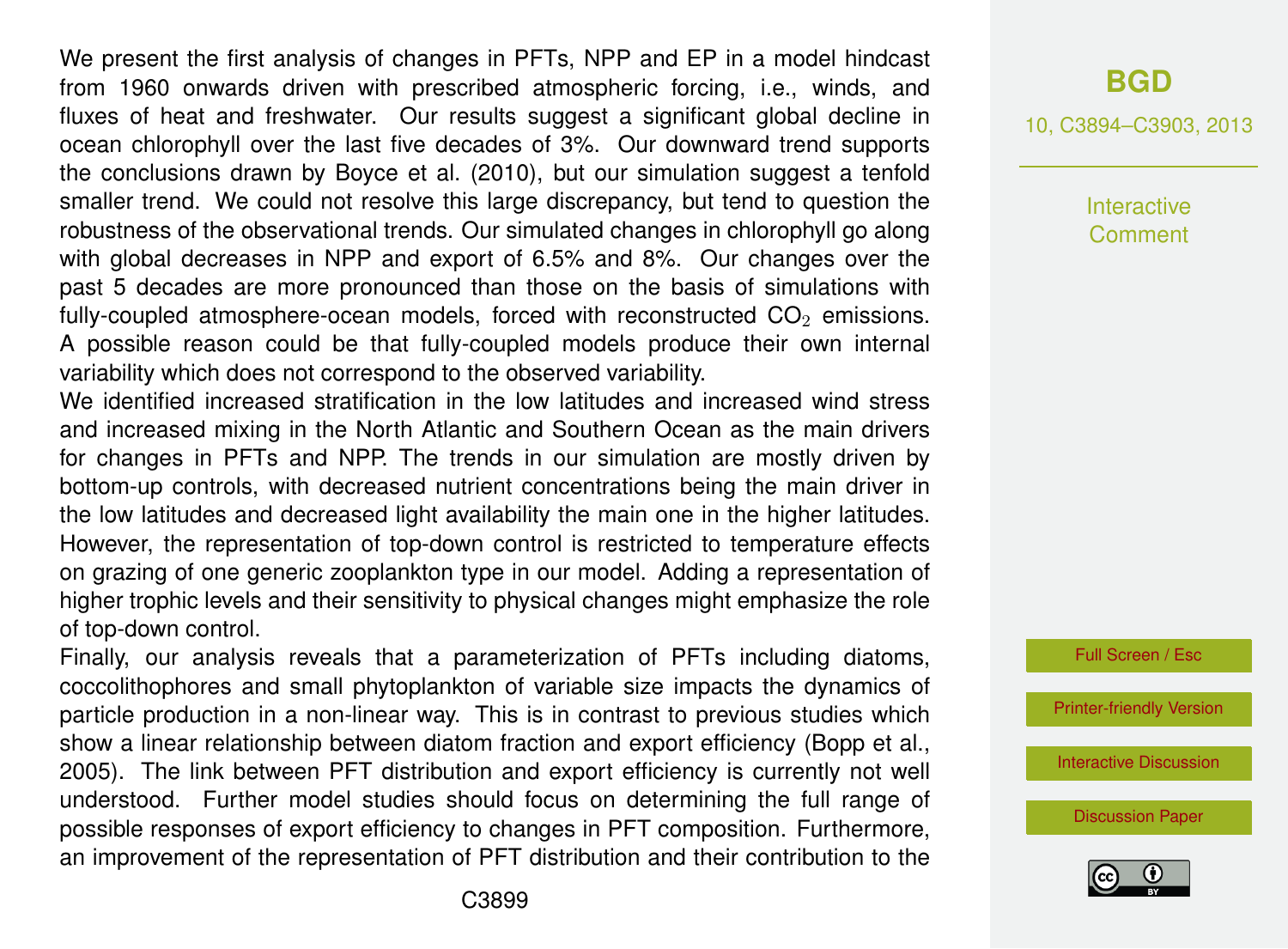particle flux is necessary. For this we need both better estimates of PFT distribution and measurements of the contribution of different PFTs to the particle flux. New datasets of PFT biomass [\(Buitenhuis et al.,](#page-8-0) [2013\)](#page-8-0) and pigment concentrations and more accurate satellite-based PFT estimates [\(Alvain et al.,](#page-8-0) [2008;](#page-8-0) [Hirata et al.,](#page-8-0) [2011\)](#page-8-0) provide a promising step towards improved model evaluation. It is assumed that climate change will accelerate in the upcoming century. Stronger perturbations of the marine ecosystems are likely to affect PFT distribution, primary and export production to a wider extent than shown in this work. Including improved representations of PFT distribution and behaviour in simulations of future climate change might reveal an important feedback of the biological pump to climate change.

*Reviewer Comment: My last substantial comment pertains to the comparison of chlorophyll trends relative to those analyzed in Boyce et al. (2010). I was hoping for a Figure comparing the simulated trends here with those inferred by Boyce et al. (2010). Also, while trends in some areas may be consistent with those of Boyce et al. (2010), the magnitude of the trend here is considerably smaller. Boyce et al.'s 1%/year value translates to an alarming decline in chlorophyll of âLij40% over 50 years and >60% over the last century. Through a more ´ substantive comparison with the Boyce data and contrasting these trends, this paper could make an important contribution to the controversy that Boyce's alarming analysis has stirred.*

Author Response: We agree that it would be desirable to have a more substantial comparison with Boyce et al. (2010). However, a more detailed comparison of the trends in chlorophyll is beyond the scope of this work, since we focus rather on the mechanisms influencing the changes in biomass, in community structure and in the fate of organic carbon on regional and global scales. However, we have stronger contrasted our trends to the ones reported in Boyce et al. (2010) and clearly stated that our trends

## **[BGD](http://www.biogeosciences-discuss.net)**

10, C3894–C3903, 2013

Interactive Comment

Full Screen / Esc

[Printer-friendly Version](http://www.biogeosciences-discuss.net/10/C3894/2013/bgd-10-C3894-2013-print.pdf)

[Interactive Discussion](http://www.biogeosciences-discuss.net/10/5923/2013/bgd-10-5923-2013-discussion.html)

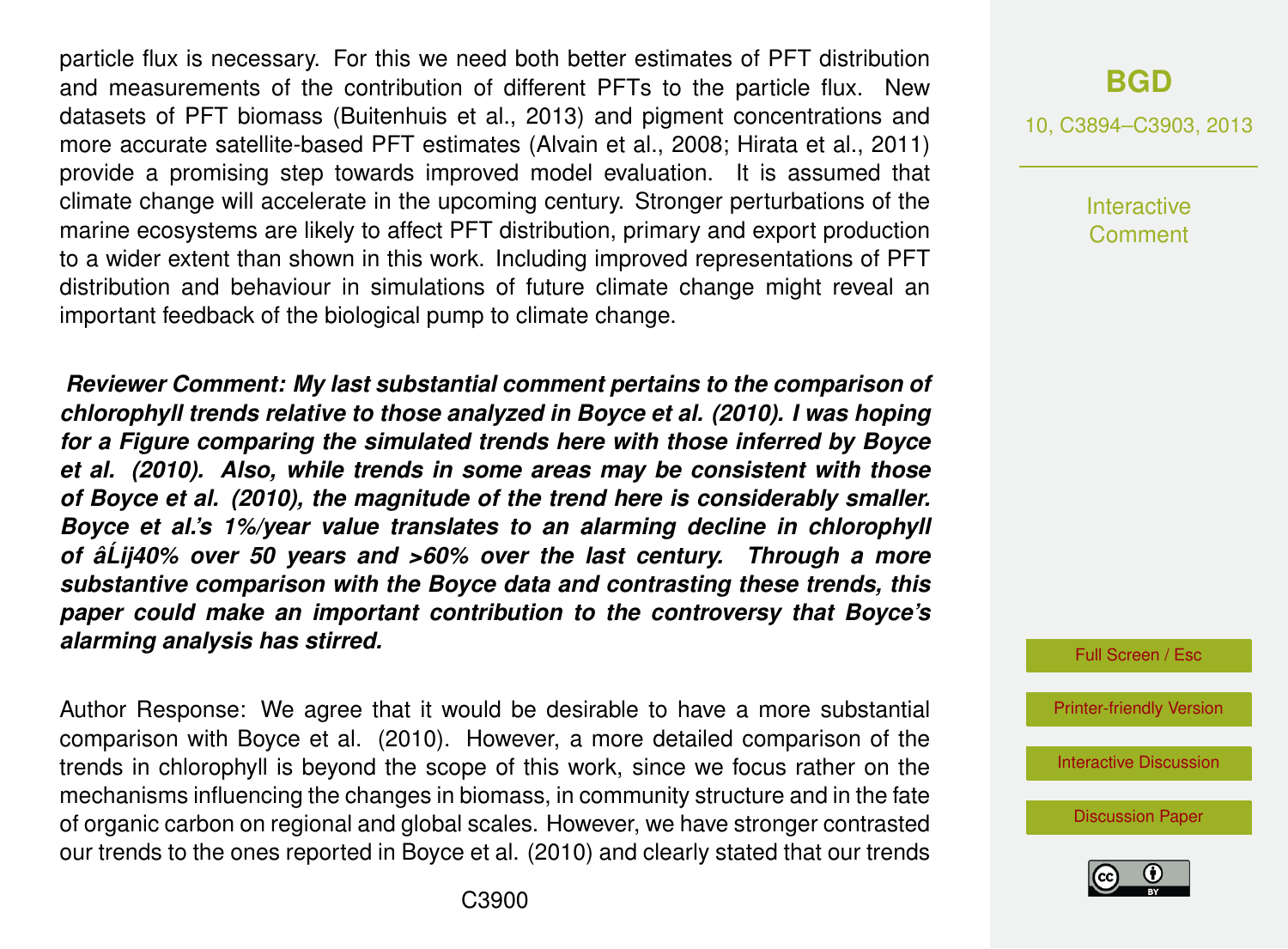are considerably smaller. The respective part of the manuscript now states:

"On the global scale, we compare our data only to that part of the [Boyce et al.](#page-8-0) [\(2010\)](#page-8-0) record that is based on direct chlorophyll measurements, omitting that part that is based on transparency observations. This avoids most of the controversial aspects of the [Boyce et al.](#page-8-0) [\(2010\)](#page-8-0) study [\(Rykaczewski and Dunne,](#page-9-0) [2011;](#page-9-0) [Mackas,](#page-9-0) [2011\)](#page-9-0). Even with this selection, their global decline in chlorophyll is nearly an order of magnitude larger than what we infer from our model. On the regional scale, our trends follow the direction (not the magnitude) of in situ chlorophyll trends described in Boyce et al. (2010) in the Equatorial Atlantic and Pacific, Northern Indian Ocean and parts of the Southern Ocean, i.e., in about half of the regions. Our simulated trends differ in several other regions. In particular, in the North Atlantic our simulation shows a strong increase in chlorophyll. Furthermore, Boyce et al. (2010) report increases in chlorophyll in the North Pacific, South Indian and South Pacific, where our simulation shows decreases (North and South Pacific) or no clear trend (South Indian).

However, one needs to take into consideration that the number of measurements on which [Boyce et al.](#page-8-0) [\(2010\)](#page-8-0) based their trends are sparse in general and extremely low in the southern hemisphere, where our trends differ most from their results. At the moment it is not possible to distinguish whether the model is seriously underestimating the trends, particularly in the southern hemisphere, or if the observational record is not reliable enough to derive robust trends."

Minor comments Reviewer #3

Thank you very much for these detailed comments, we have included them in the revised version of the manuscript. We like to thank the reviewer in general for the critical and very constructive review. The comments provided food for thought and have in our opinion lead to a greatly improved manuscript.

**[BGD](http://www.biogeosciences-discuss.net)** 10, C3894–C3903, 2013

> Interactive Comment

Full Screen / Esc

[Printer-friendly Version](http://www.biogeosciences-discuss.net/10/C3894/2013/bgd-10-C3894-2013-print.pdf)

[Interactive Discussion](http://www.biogeosciences-discuss.net/10/5923/2013/bgd-10-5923-2013-discussion.html)

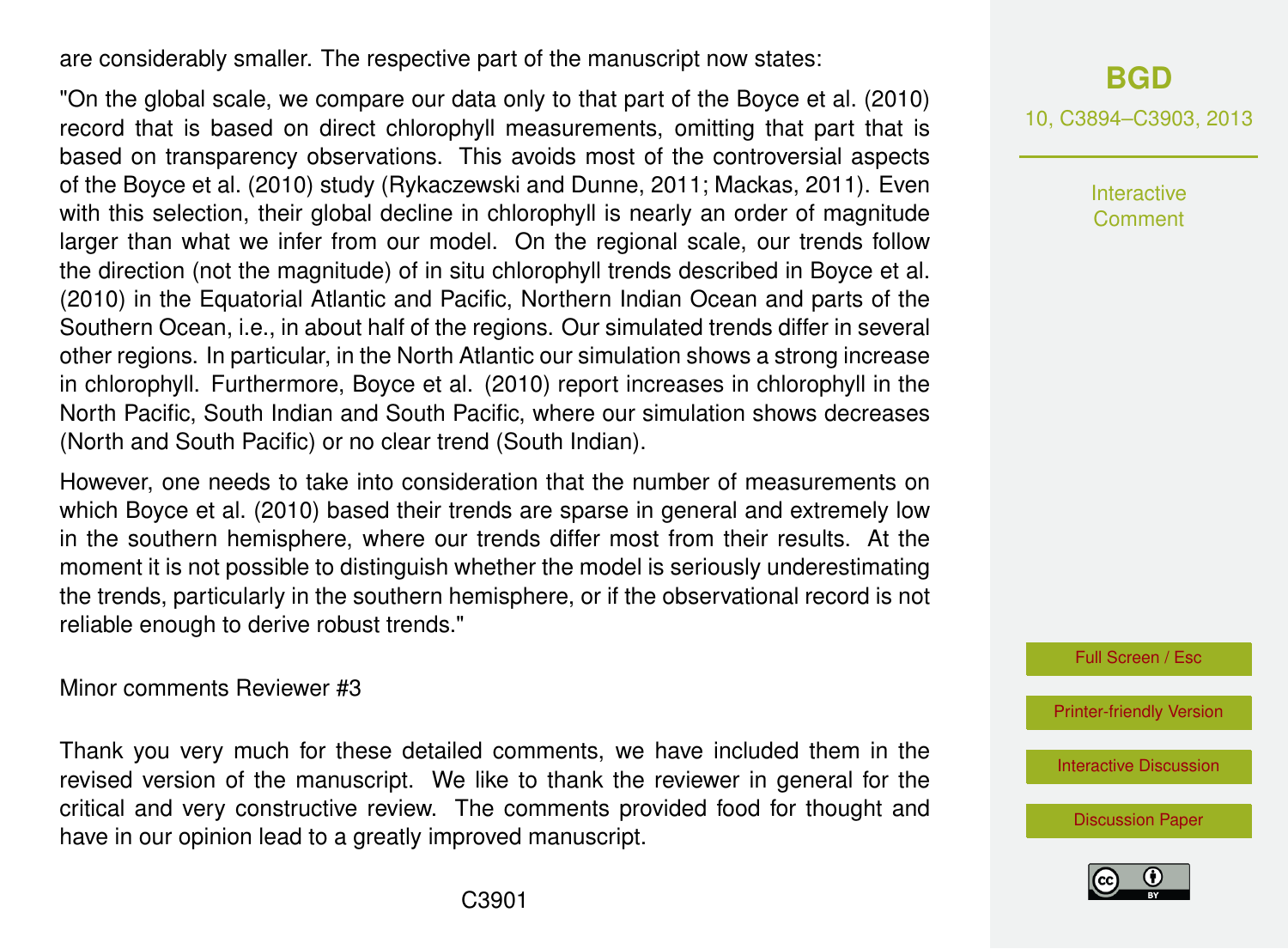#### <span id="page-8-0"></span>**References**

- Alvain, S., Moulin, C., Dandonneau, Y., and Loisel, H.: Seasonal distribution and succession of dominant phytoplankton groups in the global ocean: A satellite view, Global Biogeochemical Cycles, 22, 1–15, doi:10.1029/2007GB003154, 2008.
- Bopp, L., Aumont, O., Cadule, P., Alvain, S., and Gehlen, M.: Response of diatoms distribution to global warming and potential implications: A global model study, Geophysical Research Letters, 32, 2–5, doi:10.1029/2005GL023653, 2005.
- Bopp, L., Resplandy, L., Orr, J. C., Doney, S. C., Dunne, J. P., Gehlen, M., Halloran, P., Heinze, C., Ilyina, T., Séférian, R., Tjiputra, J., and Vichi, M.: Multiple stressors of ocean ecosystems in the 21st century: projections with CMIP5 models, Biogeosciences Discussions, 10, 3627– 3676, doi:10.5194/bgd-10-3627-2013, [http://www.biogeosciences-discuss.net/10/3627/2013/,](http://www.biogeosciences-discuss.net/10/3627/2013/) 2013.
- Boyce, D. G., Lewis, M. R., and Worm, B.: Global phytoplankton decline over the past century, Nature, 466, 591–596, doi:10.1038/nature09268, 2010.
- Boyd, P. W., Doney, S. C., Strzepek, R., Dusenberry, J., Lindsay, K., and Fung, I.: Climatemediated changes to mixed-layer properties in the Southern Ocean: assessing the phytoplankton response, Biogeosciences, 5, 847–864, doi:10.5194/bg-5-847-2008, 2008.
- Buitenhuis, E., Vogt, M., Moriarty, R., Bednarsek, N., Doney, S., Leblanc, K., Le Quere, C., Luo, Y., O'Brien, C., O'Brien, T., Peloquin, J., Schiebel, R., and Swan, C.: MAREDAT: Towards a world ocean atlas of marine ecosystem data, Earth System Science Data Discussions, 5, 1077–1106, doi:10.5194/essdd-5-1077-2012, 2013.
- Capotondi, A., Alexander, M. a., Bond, N. a., Curchitser, E. N., and Scott, J. D.: Enhanced upper ocean stratification with climate change in the CMIP3 models, Journal of Geophysical Research, 117, C04 031, doi:10.1029/2011JC007409, [http://doi.wiley.com/10.1029/](http://doi.wiley.com/10.1029/2011JC007409) [2011JC007409,](http://doi.wiley.com/10.1029/2011JC007409) 2012.
- Henson, S. a., Sanders, R., Madsen, E., Morris, P. J., Le Moigne, F., and Quartly, G. D.: A reduced estimate of the strength of the ocean's biological carbon pump, Geophysical Research Letters, 38, L04 606, doi:10.1029/2011GL046735, [http://doi.wiley.com/10.1029/](http://doi.wiley.com/10.1029/2011GL046735) [2011GL046735,](http://doi.wiley.com/10.1029/2011GL046735) 2011.
- Hirata, T., Hardman-Mountford, N. J., Brewin, R. J. W., Aiken, J., Barlow, R., Suzuki, K., Isada, T., Howell, E., Hashioka, T., Noguchi-Aita, M., and Yamanaka, Y.: Synoptic relationships between surface Chlorophyll-a and diagnostic pigments specific to phytoplankton functional

10, C3894–C3903, 2013

Interactive **Comment** 

Full Screen / Esc

[Printer-friendly Version](http://www.biogeosciences-discuss.net/10/C3894/2013/bgd-10-C3894-2013-print.pdf)

[Interactive Discussion](http://www.biogeosciences-discuss.net/10/5923/2013/bgd-10-5923-2013-discussion.html)